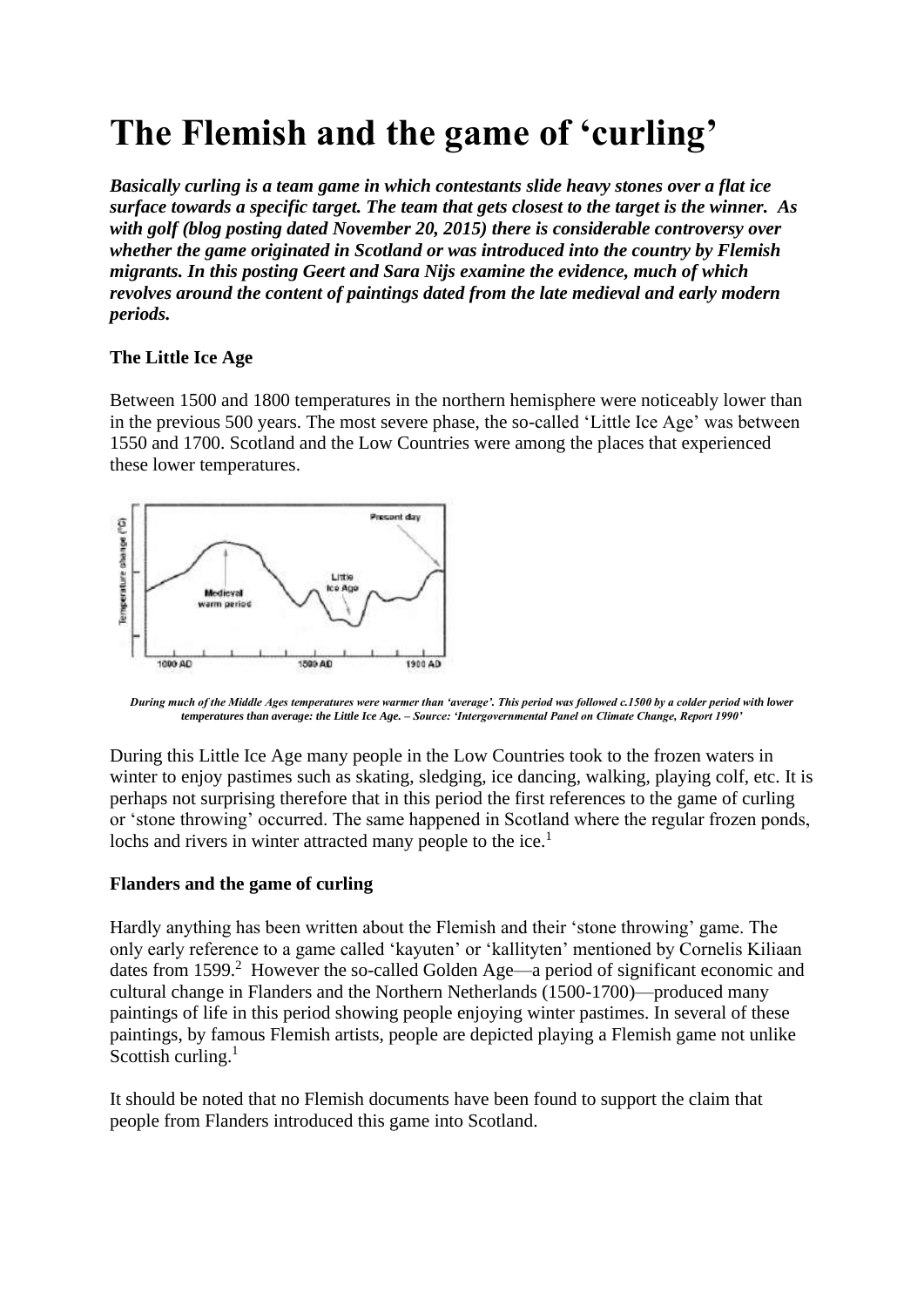## **Scotland and the game of curling**

Much research has been undertaken on the early history of curling in Scotland. Curling— Scotland's ain (own) game, as it is called—is a team game in which players slide heavy stones towards a target. 'Brooms' are used to manipulate the direction and the speed of the stone. The game developed at the beginning of the  $17<sup>th</sup>$  century during the Little Ice Age. In the introduction of his book<sup>3</sup> David B. Smith states that for centuries in Lowland Scotland the game of curling was played on loch, river and pond around Edinburgh, Stirling, Perth, etc., whenever there was ice.

Historians of curling often refer to a stone that has all the marks of a curling stone. In the stone was scratched, amongst things, the date '1511'. Some historians see this stone as the oldest reference to the curling game, older than any Flemish claim.<sup>4</sup>

Another old reference to the game is a document written in Latin by John McQuhin, notary in Paisley with a date of  $16<sup>th</sup>$  February 1540/1, in which he recorded a curling challenge between John Sclater, a monk in Paisley Abbey, and Gavin Hamilton, a relative of the abbot. This involved throwing a stone along the ice three times.<sup>3</sup>

It was many years, however, until the actual word 'curling' was mentioned in writing. The word appeared in 1638 in a poem called 'Muses Threnodie, or Mirthfull Mourning, on the death of Master Gall'. It takes the form of an obituary in which different objects that had belonged to the deceased are described. In this inventory curling stones were included:

> 'His alley bowles; his curling stones;' 'And ye my loadstones of Lednochian lakes'<sup>5</sup>

The oldest depiction found so far is the so-called 'Traquair' painting dating from around the early 18<sup>th</sup> century. It shows several well-dressed men playing the game of curling.<sup>3</sup>

## **Assessing the evidence**

The history of curling—like that of golf—is the subject of a continuing discussion among mainly Scottish historians about the origins and development of the game. In Flanders neither the game of curling, nor its history, have been subject of much research. So what have Scottish historians found out about the history of their 'ain' game and the possible involvement of Flanders and the Flemish in the game?

**The Stirling stone:** The 'Stirling stone' bearing the inscription 'S<sup>t</sup> J<sup>s</sup> B. Stirling. 1511' is, as noted above, reason enough for some historians to believe that Scottish curling is older than the Flemish game. However some experts in inscriptions assign the writing of the date and the rest of the inscription to a considerable later date. Indeed for several historians this stone is a fake.<sup>4</sup>

**The rock source:** On its web site the Royal Caledonian Curling Club denies any claim of Flemish involvement in the game: "It is fruitless to speculate about whether the game is Scottish in origin. Suffice it to say that the only other part of the world for which any claim has been made, the Low Countries, is spectacularly deficient in that necessary raw material, hard igneous rock, from which alone the peculiar implement of the game, the curling stone, is made."<sup>6</sup>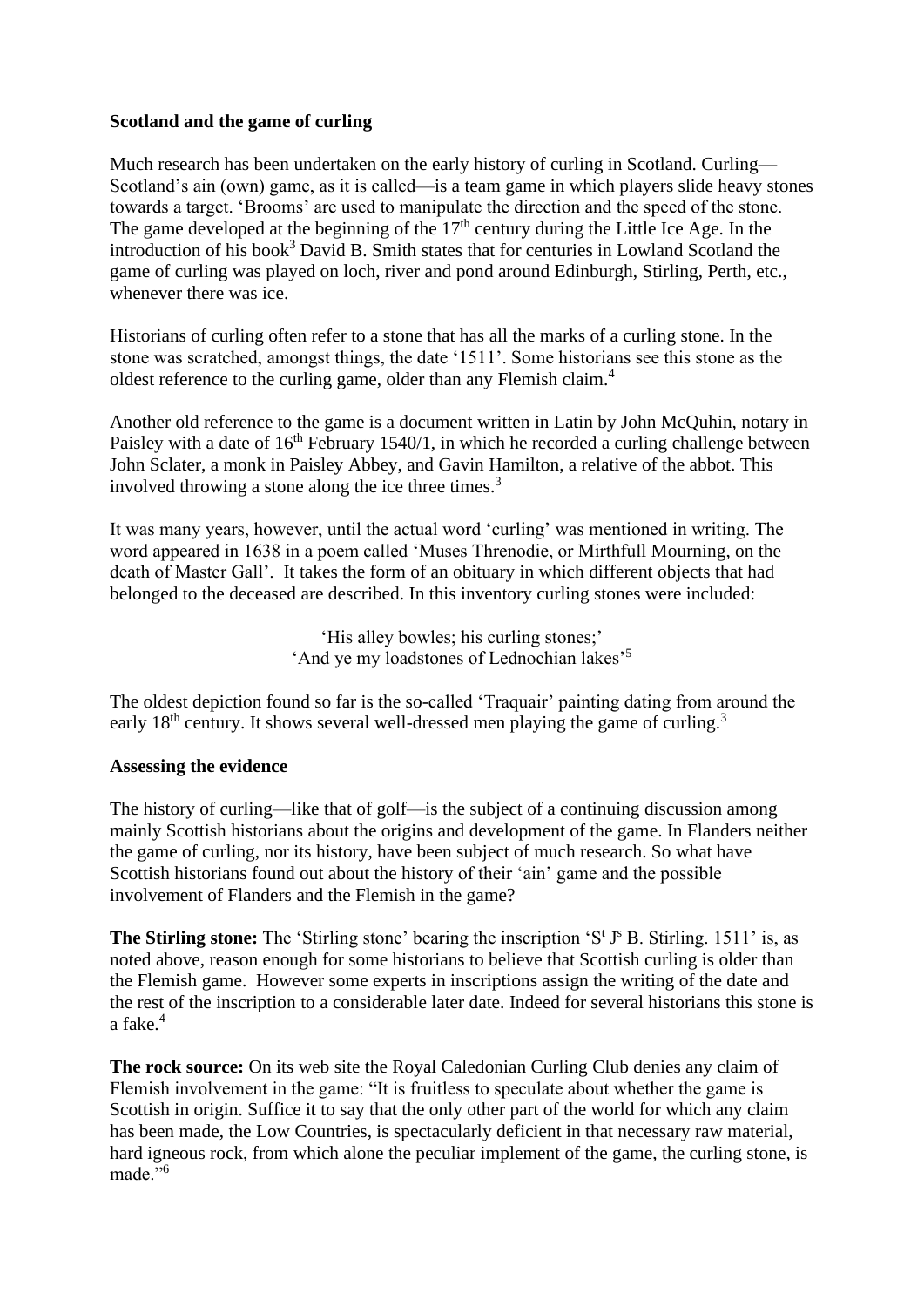The Ailsa Craig, an island in the outer Firth of Clyde, is cited as being the source of rock for producing curling stones that make the game genuinely Scottish. It is interesting to speculate whether all curling stones from the  $16<sup>th</sup>$  century were made of this Ailsa Craig rock.

**Evidence from paintings:** From the beginning of the economic and cultural 'Golden Age' of Flanders and the North Netherlands (1500-1700) onwards, there are many paintings showing colf players on the ice. On some of these people are seen playing a game that looks like curling.

The most famous painting of a winter scene was created in Flanders in 1565 and is by the renowned Flemish painter Pieter Bruegel the Elder who lived from 1525 to 1569. See the link below. In this painting, 'Hunters in the snow', there is a frozen pond in the background. On the lower part of the pond there appear to be several people who are playing a game that looks similar to Scottish curling pictures from some 150 years later.

[http://en.wikipedia.org/wiki/The\\_Hunters\\_in\\_the\\_Snow#/media/File:Pieter\\_Bruegel\\_the\\_Eld](http://en.wikipedia.org/wiki/The_Hunters_in_the_Snow#/media/File:Pieter_Bruegel_the_Elder_-_Hunters_in_the_Snow_%28Winter%29_-_Google_Art_Project.jpg) er - Hunters in the Snow %28Winter%29 - Google Art Project.jpg

In the same year Bruegel created another painting with people playing on the ice of a river near a village. See link below. This painting called 'Winter landscape with skaters and bird trap' again shows several people playing the Flemish curling game.

[http://www.sothebys.com/en/auctions/ecatalogue/2014/old-master-british-paintings-evening](http://www.sothebys.com/en/auctions/ecatalogue/2014/old-master-british-paintings-evening-l14033/lot.10.html)[l14033/lot.10.html](http://www.sothebys.com/en/auctions/ecatalogue/2014/old-master-british-paintings-evening-l14033/lot.10.html)

Another less-known Flemish painter Jacob Grimmer (1525-1590), painted several winter landscapes with, in the background, a group of people playing a Flemish game that looks very much like curling. See link below.

### [http://upload.wikimedia.org/wikipedia/commons/b/b1/Jacob\\_Grimmer-Winter.jpg](http://upload.wikimedia.org/wikipedia/commons/b/b1/Jacob_Grimmer-Winter.jpg)

From the Northern Netherlands only one drawing has been discovered so far that depicts a game of curling. It is a print from Robert de Baudous based upon a painting from Cornelisz Claesz van Wieringen made in 1615. On the right of the picture a curling match is taking place. In the foreground a broom can be seen. The players themselves are not handling brooms. It appears that the court is wiped whenever necessary. The impression is that the broom is not an integral part of the match.



*During the Little Ice Age the Netherlanders also loved to play on the ice as can be seen in this drawing. It is one of the few drawings in which both colf and curling are depicted. Winter', Robert de Boudous after Cornelis Claesz van Wieringen, 1591-1618 – Rijksmuseum, Amsterdam*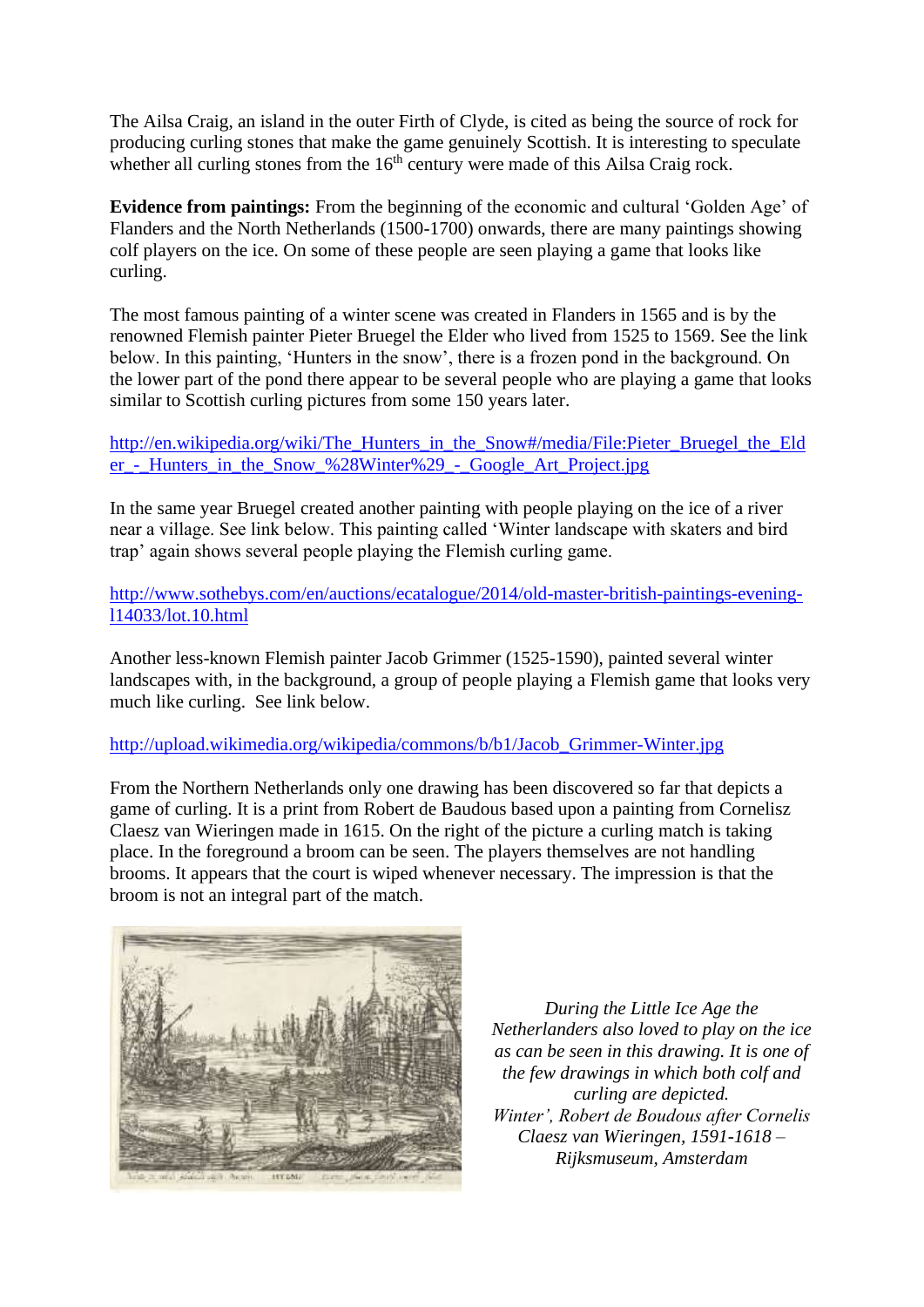The first and only painted evidence of early Scottish curling dates from the beginning of the 18<sup>th</sup> century. The painting, called officially 'Curling', is a winter scene and shows a frozen river in the foreground. Several people are playing the game of curling on it. Players appear to be using a broom to smooth the surface.

The background of the painting and the attire of the people are clearly Scottish but the exact location and the artist himself are not known. 'BBC Your paintings' [\(http://www.bbc.co.uk/arts/yourpaintings/\)](http://www.bbc.co.uk/arts/yourpaintings/) attributes it to the 'Dutch School'. This is quite feasible as several Flemish and Netherlandish painters did go to Scotland in the 16th and 17th centuries. The painting is on display at Traquair House in Innerleithen, Peeblesshire.



*A unique painting of a Scottish winter scene, called 'Curling'. The unknown painter is probably Netherlandish. – Anonymous, c.1700 – Traquair Charitable Trust*



*Detail of the 'Curling' painting; it is the first-known painting exclusively dedicated to the game of curling. The background of the painting and the attire of the players is not Netherlandish but Scottish. – Anonymous, c.1700 – Traquair Charitable Trust*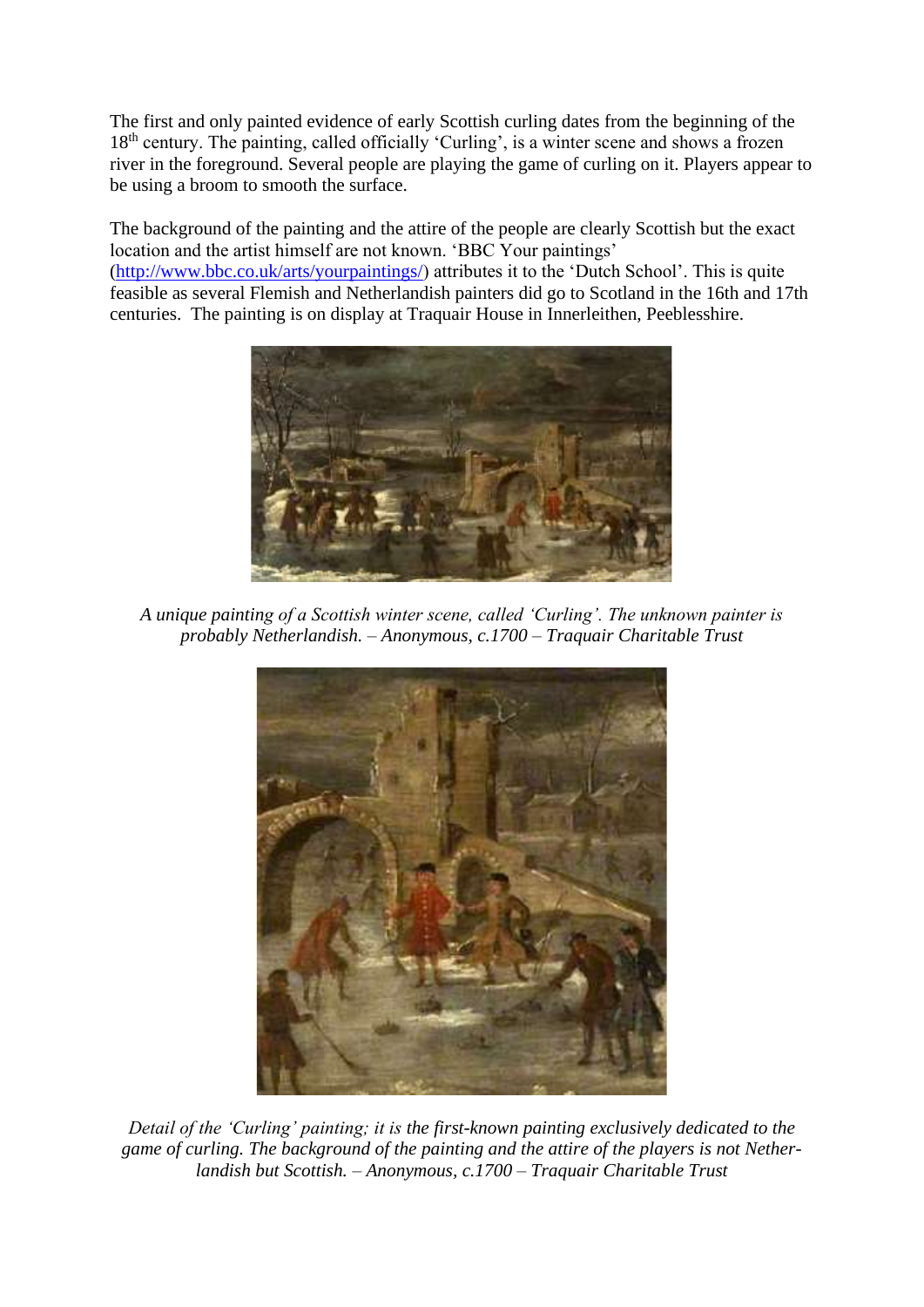### **Views expressed in various publications about the origins of curling**

John Ramsay of Gladsmuir was one of the first historians to raise the question of the origin of curling. In his opinion the terminology used in the game is 'Dutch or German'. Therefore there is a strong probability that the game was brought into Scotland in the late  $15<sup>th</sup>$  or early 16<sup>th</sup> century.<sup>7</sup>

The 'Encyclopæedia Metropolitana' suggests that**: 'Curling** is a comparatively modern amusement in Scotland, and does not appear to have been introduced till the beginning of the XVIth century, when it probably was brought over by the emigrant Flemings.<sup>8</sup>

According to the Scot, H. Crawford, 'Powerful etymological evidence supports its foreign origin. The terms, being all Dutch or German, point to the Low Countries as the place whence we, at least, derived our knowledge of it. … it is supposed that the Flemings were the people who, in the fifteenth or about the beginning of the sixteenth century, introduced curling into this country.'<sup>9</sup>

When judging the paintings of Pieter Bruegel, the curling historian David B. Smith concludes that the objects used by the players certainly resemble curling stones. However the brooms, an essential part of curling, are missing.<sup>3</sup> No information has been found about the introduction of brooms in the game of curling. The earliest written history of curling in 1541 does not mention the use of brooms. The first occurrence of brooms in the game can be seen on the Traquair House painting ("Curling"), although the 'sweepers' do not seem to be active in the game it depicts.

The drawing from Cornelis van Wieringen (noted above) also shows two brooms. While one of the contestants is throwing the curling stone the 'broomers' are passive. It is possible that brooms were only used for cleaning the court regularly and that 'brooming' was not yet an integral part of the game.

East Lothian minister, reverend John Kerr, concluded after examining the 'origin' that there is no proof of any Flemish involvement in the origin of Scottish curling. If Flemings had brought the game to Scotland in the 1500's, he argued, why did Scottish poets and historians make no special mention of its introduction before 1600?<sup>4</sup>

### **Conclusion**

The famous Flemish paintings from the  $16<sup>th</sup>$  century show people playing a game not unlike the Scottish game of curling that was written about in the  $17<sup>th</sup>$  century. Therefore it cannot be denied that in Flanders curling–or at least an early form of the game–was clearly played there. The well-documented migration of Flemish into Scotland in the  $16<sup>th</sup>$  century could well have led to the introduction of their winter game into Scotland, but this cannot be supported by documents from that time. A remaining mystery is why Scottish artists didn't attempt to capture in paint the players of Scotland's 'ain' game, until almost hundred years after the Flemish did so.

**Geert and Sara Nijs February 2016**